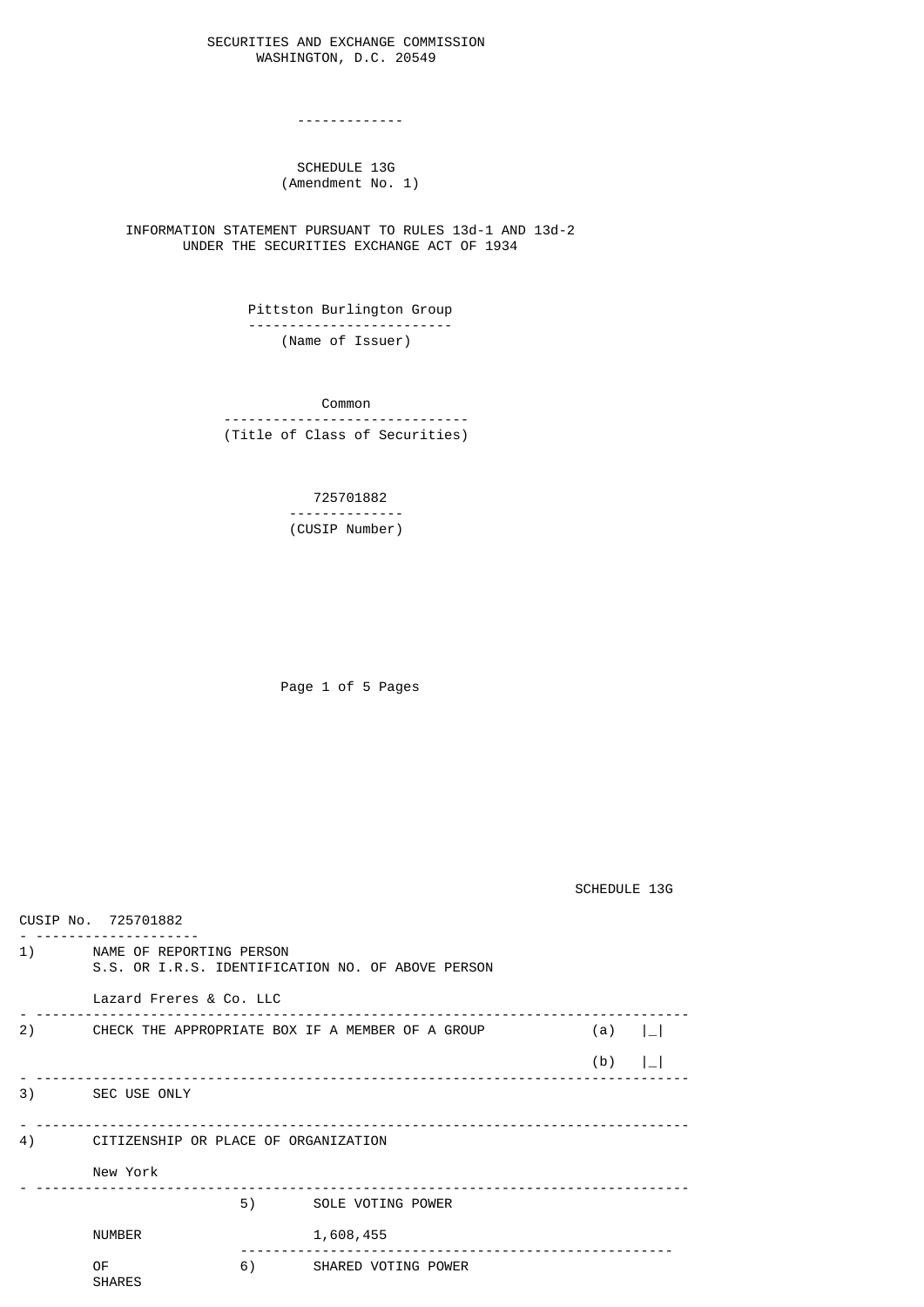|     | BENEFICIALLY                                                 |    | None                                                                 |  |  |
|-----|--------------------------------------------------------------|----|----------------------------------------------------------------------|--|--|
|     | OWNED BY<br>EACH                                             | 7) | SOLE DISPOSITIVE POWER                                               |  |  |
|     | REPORTING                                                    |    | 1,719,205                                                            |  |  |
|     | PERSON<br>WITH                                               | 8) | SHARED DISPOSITIVE POWER<br>None                                     |  |  |
| 9)  | AGGREGATE AMOUNT BENEFICIALLY OWNED BY EACH REPORTING PERSON |    |                                                                      |  |  |
|     | 1,719,205                                                    |    |                                                                      |  |  |
| 10) |                                                              |    | CHECK BOX IF THE AGGREGATE AMOUNT IN ROW (9) EXCLUDES CERTAIN SHARES |  |  |
| 11) | PERCENT OF CLASS REPRESENTED BY AMOUNT IN ROW (9)            |    |                                                                      |  |  |
|     | 8.27%                                                        |    |                                                                      |  |  |
| 12) | TYPE OF REPORTING PERSON                                     |    |                                                                      |  |  |
|     | <b>IA</b>                                                    |    |                                                                      |  |  |
|     |                                                              |    |                                                                      |  |  |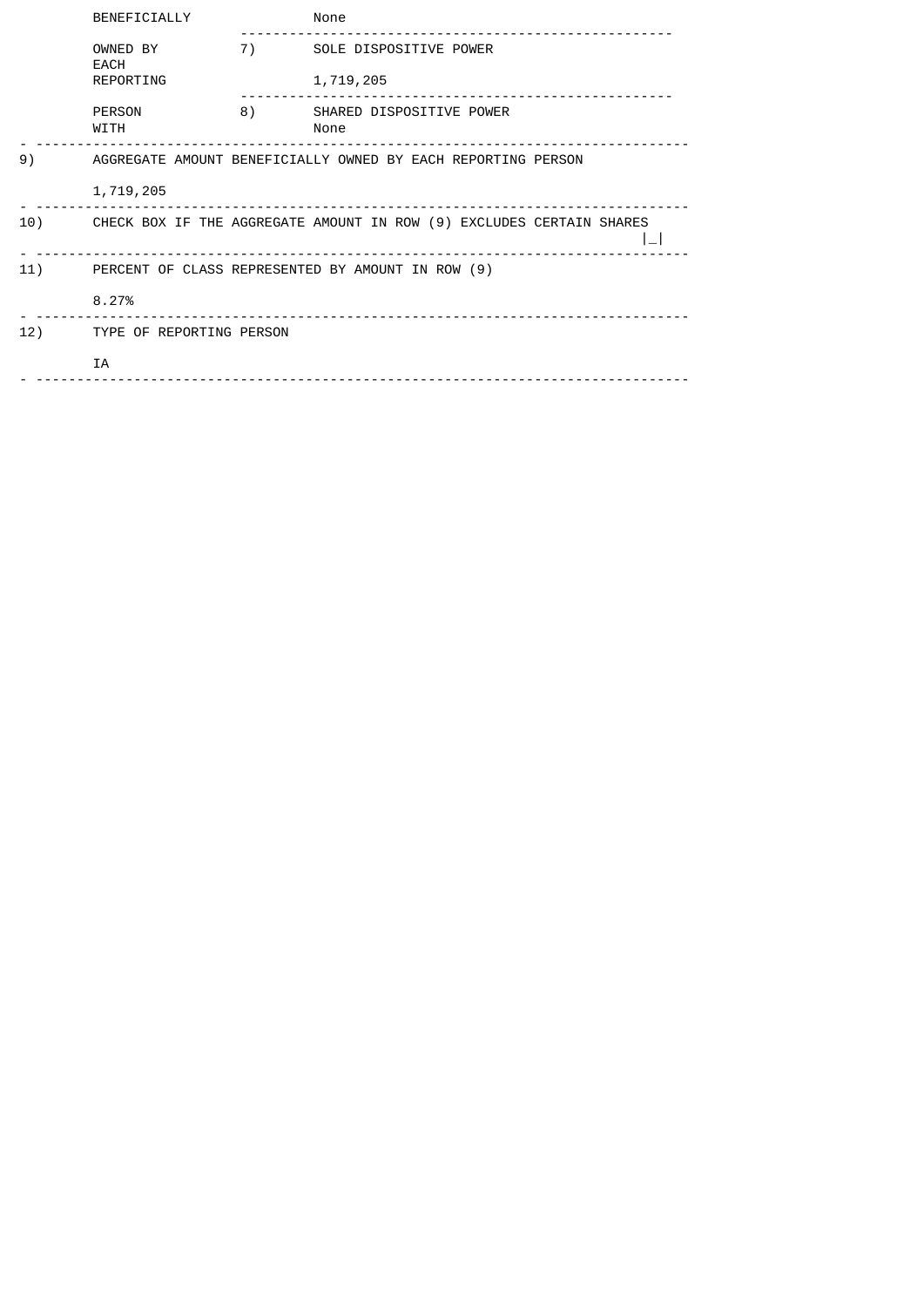## Schedule 13G ------------

Item 1(a). Name of Issuer: Pittston Burlington Group Item 1(b). Address of Issuer's Principal Executive Offices: 1000 Virginia Ctr. Parkway Glen Allen, VA 23060 Item 2(a). Name of Person Filing: Lazard Freres & Co. LLC Item 2(b). Address of Principal Business Office or, if None, Residence: 30 Rockefeller Plaza New York, New York 10020 Item 2(c). Citizenship: New York Limited Liability Company Item 2(d). Title of Class of Securities: Common Stock Item 2(e). CUSIP Number: 725701882 Item 3. If this statement is filed pursuant to Rules 13d-1(b), or 13d-2(b), check whether the person filing is a: |\_| (a) Broker or Dealer Registered Under Section 15 of the Act |\_| (e) Investment Adviser registered under section 203 of the Investment Advisers Act of 1940 Item 4. Ownership. (a) Amount beneficially owned: 1,719,205 (b) percent of class: 8.27% (c) Number of shares as to which such person has: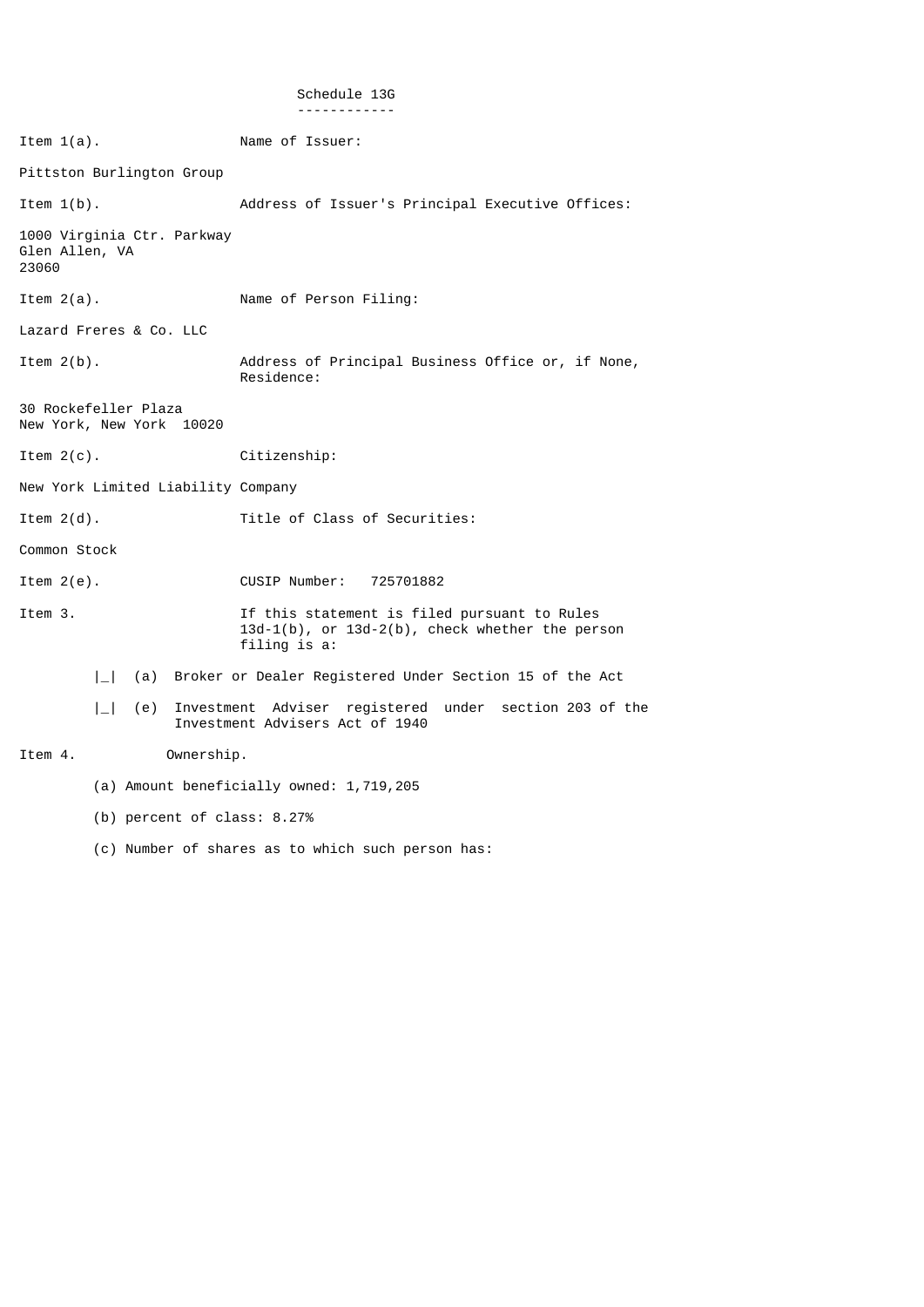- (i) Sole power to vote or to direct the vote: 1,608,455
- (ii) Shared power to vote or to direct the vote: None
- (iii) Sole power to dispose or to direct the disposition of: 1,719,205
- (iv) Shared power to dispose or to direct the disposition of: **None None**

Item 5. Ownership of Five Percent or Less of a Class.

Not applicable

Item 6. Ownership of More than Five Percent on Behalf of Another Person.

 Clients of the Reporting Person have the right to receive dividends and proceeds of sale of the securities reported on this Schedule. To the knowledge of the Reporting Person, no such person has an interest relating to more than five percent of the class of such securities.

Item 7. Identification and Classification of the Subsidiary Which Acquired the Security Being Reported on by the Parent Holding Company.

Not applicable

Item 8. Identification and Classification of Members of the Group.

Not applicable

Item 9. Notice of Dissolution of Group.

Not applicable

Item 10. Certification.

 By signing below I certify that, to the best of my knowledge and belief, the securities referred to above were acquired in the ordinary course of business and were not acquired for the purpose of and do not have the effect of changing or influencing the control of the issuer of such securities and were not acquired in connection with or as a participant in any transaction having such purposes or effect.